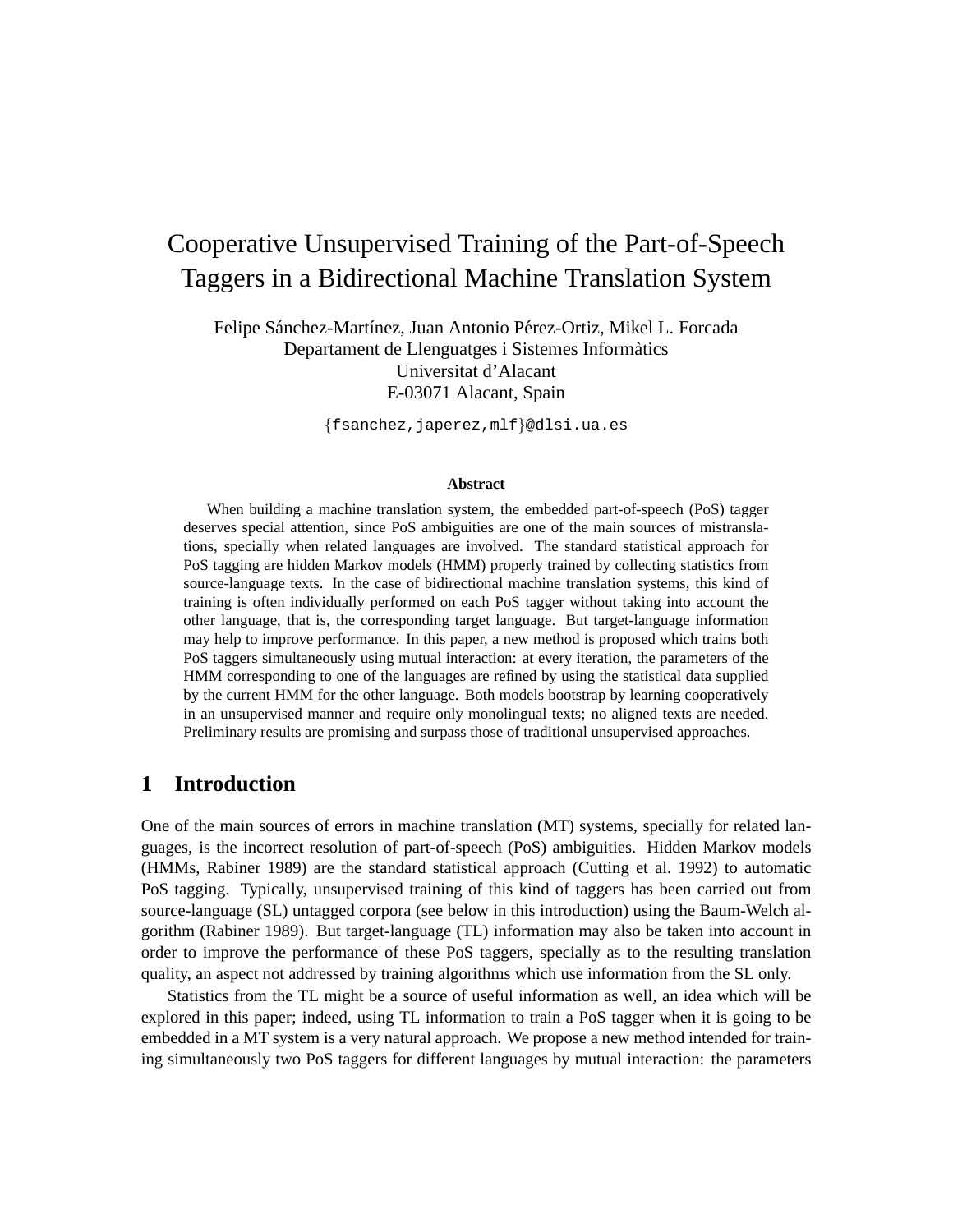for the HMM-based tagger for each language are alternatively computed from information learned by the other one. The new approach is specially suitable for the bidirectional MT systems including these two taggers, although the resulting taggers may also be useful in other applications in the field of natural language processing.

The proposed method considers the likelihood in the TL of the translation of each of the multiple disambiguations of a source text which can be produced depending on how its PoS ambiguity is resolved. To achieve this goal, these steps are followed: first, the SL text is segmented; then, the set of all possible disambiguations for each segment is generated; after that, each disambiguation is *translated* into TL; next, a TL statistical model is used to compute the likelihood of each translated disambiguation of the segment; and, finally, these likelihoods are used to adjust the parameters of the SL HMM: the higher the likelihood, the higher the probability of the original SL tag sequence in the model being trained. Rules for text segmentation must be carefully chosen so that the resulting segments are treated independently by the rest of the modules in the MT system.

Our first attempts (Sánchez-Martínez et al. 2004) considered TL *word* trigrams as a TL statistical model and the results were quite promising; in fact, error rates were lower than those obtained using the Baum-Welch algorithm; every possible disambiguation of each SL segment was automatically translated into the TL in order to estimate its likelihood with the TL trigram model. The whole process was unsupervised.

In this paper we follow a completely different approach: we focus on the case of designing bidirectional MT systems and show how to train the two corresponding PoS taggers simultaneously in a single iterative process using cooperative learning. A brief overview of our proposal follows: consider a system translating between languages  $A$  and  $B$ . At every iteration, the existing HMM for  $A$  is refined by using  $B$  as TL and estimating the likelihood of the translations of each of the segments in  $A$  with the current HMM for  $B$ . Then, the roles are interchanged and the existing HMM for B is updated correspondingly. The resulting algorithm is based on a model of TL *tags* —instead of words— and still works in an unsupervised manner.

Yarowsky & Ngai (2001) proposed a method which also uses information from TL in order to train PoS taggers. They consider information from aligned parallel corpora and from (at least) one manually tagged corpus for the TL. Our method, however, needs neither aligned parallel corpora nor manually tagged texts.

Most current MT systems follow the *indirect* or *transfer* approach (Hutchins & Somers 1992, ch. 4): SL text is analysed and converted into an intermediate representation which becomes the basis for generating the corresponding TL text. Analysis modules usually include a PoS tagger for the SL. Our method for training PoS taggers may be applied, in principle, to any variant of an indirect architecture which uses a HMM-based PoS tagger and which includes a morphological generation phase. In particular, a MT system using a classical *morphological transfer* architecture will be considered in the experiments.

We will refer to a text as *unambiguously tagged* or just *tagged* when each occurrence of each word (ambiguous or not) has been assigned the correct PoS tag. An *ambiguously tagged* or *untagged* text corpus is one in which all words are assigned (using a morphological analyser) the set of possible PoS tags independently of context; in this case, ambiguous and unknown words would receive more than one PoS tag (unknown words, that is, words not found in the lexicon, are usually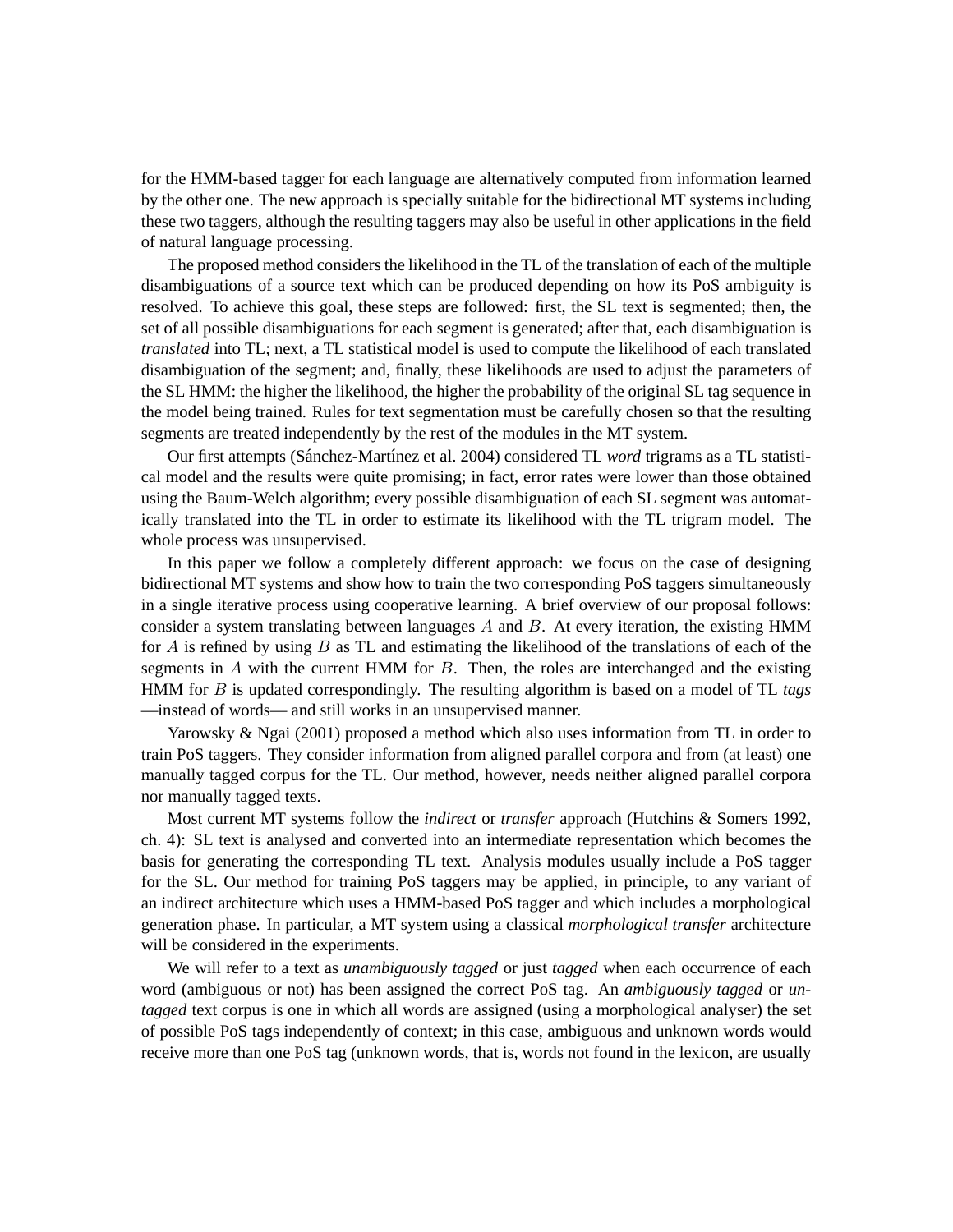assigned the set of *open* categories, that is, categories which are likely to grow by adding new words of the language: nouns, verbs, adjectives, adverbs and proper nouns). Words receiving the same set of PoS tags are said to belong to the same *ambiguity class* (Cutting et al. 1992); for example, the words *tailor* and *book* both belong to the ambiguity class {noun, verb}.

The paper is organized as follows. Section 2 reviews the basis of the use of HMM in disambiguation tasks and discusses existing methods for PoS tagger training; section 3 describes our general proposal for HMM training based on TL information and the particular approach followed in this paper; section 4 introduces the translation engine and shows the main results of the experiments; finally, in sections 5 and 6 we discuss the results and outline future work to be done.

# **2 Part-of-Speech Tagging**

When a HMM is used for lexical disambiguation purposes in the *ambiguity class* mode (in which each input word is replaced by its corresponding ambiguity class) each HMM state is made to correspond to a different PoS tag and the set of observable items consists of all possible ambiguity classes (Cutting et al. 1992). Building a PoS tagger based on HMMs for the SL in a MT system usually implies:

- 1. *Designing or adopting a reduced tagset* (set of PoS) which groups the finer tags delivered by the morphological analyser into a small set of coarse tags adequate to the translation task (for example, singular feminine nouns and plural feminine nouns may be grouped under the "noun" tag). Additionally, the number of different lexical probabilities in the HMM is usually drastically reduced by grouping words in ambiguity classes.
- 2. *Estimating proper HMM parameters*, that is, finding adequate values of the parameters of the model. Existing methods may be grouped according to the kind of corpus they use as input: *supervised* methods require *tagged texts* (see the introduction); *unsupervised* methods are able to extract information from *untagged texts*, that is, from sequences of ambiguity classes.

On the one hand, estimating parameters from a tagged corpus is usually the best way to improve performance, but tagged corpora are expensive to obtain and require costly human supervision. A supervised method counts the number of occurrences in the corpus of some tag contexts (usually bigrams) and uses this information to determine the values of the parameters of the HMM. On the other hand, for the unsupervised approach no analytical method is known, and existing methods, such as the Baum-Welch algorithm (Rabiner 1989), are only guaranteed to reach to local (not global) maxima of the expectation. We propose a new unsupervised method which requires only untagged SL and TL texts which need not to be aligned and may even be unrelated.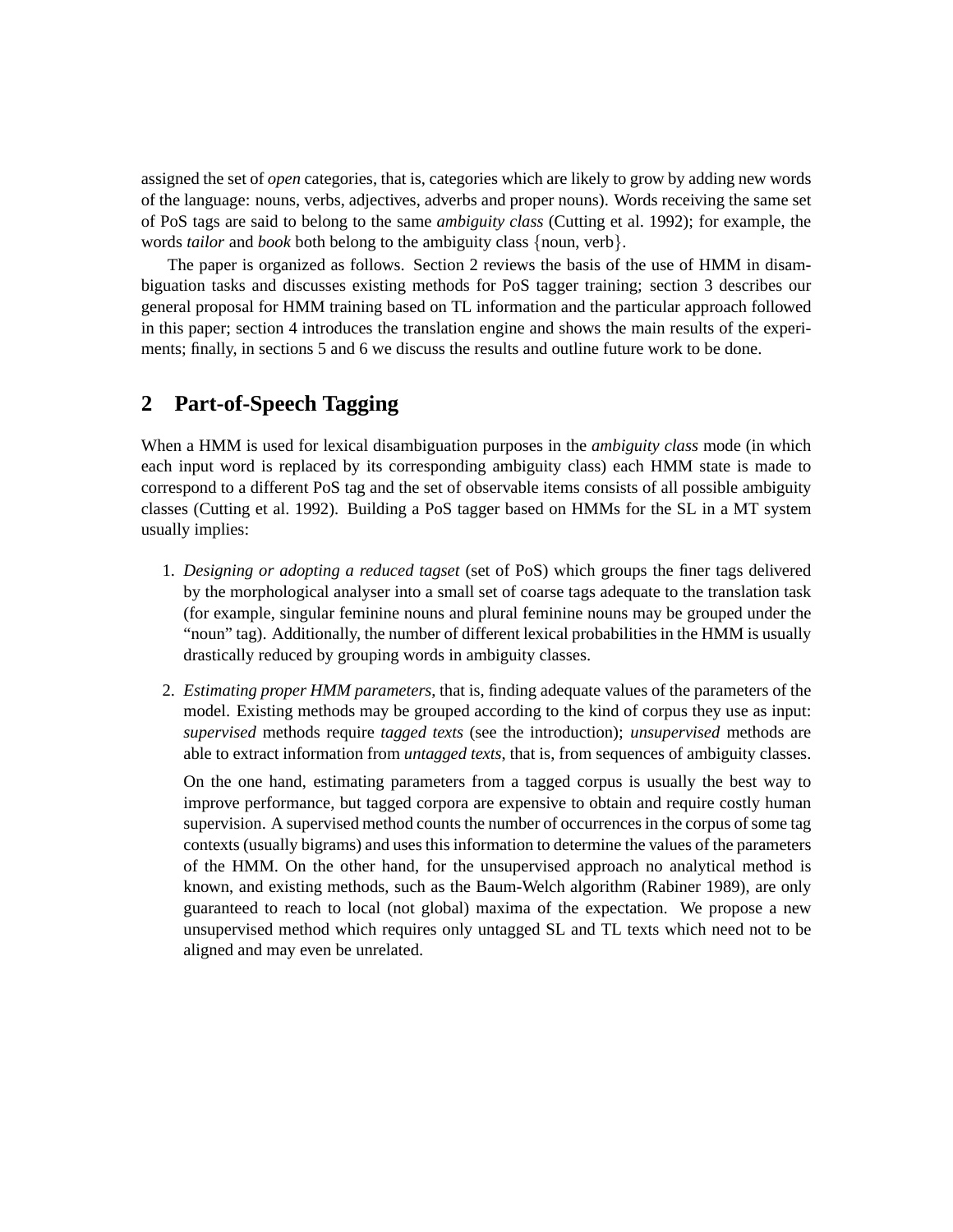| <b>Source language</b> |       |                    |                                                                      | <b>Target language</b>  |              |            |                         |     | $p(g_i s)$ |        |
|------------------------|-------|--------------------|----------------------------------------------------------------------|-------------------------|--------------|------------|-------------------------|-----|------------|--------|
|                        |       |                    |                                                                      |                         | $q_1 \equiv$ | CNJ        | ART PR                  |     | CNJ        | 0.0538 |
| $s \equiv$             | {CNJ} | ıa<br>ART )<br>PRN | para<br>$\left\{\begin{array}{c} \nVB \\ \nPR \n\end{array}\right\}$ | S <sub>1</sub><br>{CNJ} | $g_2 \equiv$ | <b>CNJ</b> | ART                     | VB. | CNJ        | 0.0897 |
|                        |       |                    |                                                                      |                         |              |            | $g_3 \equiv$ CNJ PRN PR |     | CNJ        | 0.0027 |
|                        |       |                    |                                                                      |                         | $g_4 \equiv$ | CNJ        | PRN                     | VB  | CNJ        | 0.8538 |

**Figure 1:** Example of an ambiguous SL (Spanish) text segment, paths (in Catalan) resulting from each possible disambiguation, and the estimated likelihood  $p(g_i|s)$  for each one.

# **3 Target-Language-Based Training**

#### **3.1 Estimation of a SL HMM from TL information**

This section gives mathematical details on how to train a SL HMM using information from the TL.

Let S be the whole SL corpus, s be a (possibly ambiguous) segment from S,  $g_i$  a sequence of tags resulting from one of the possible disambiguation choices in s,  $\tau(g_i, s)$  the corresponding translation of this  $g_i$  in the TL, and  $p_{TL}(\tau(g_i, s))$  the likelihood of  $\tau(g_i, s)$  in some TL model. We will call each  $g_i$  a *path* since it describes a unique state path in the HMM and write  $g_i \in T(s)$  to show that  $g_i$  is a possible disambiguation of the words in s. Now, the likelihood of path  $g_i$  from segment s may be estimated as:

$$
p(g_i|s) = \frac{p(g_i|\tau(g_i, s)) p_{\text{TL}}(\tau(g_i, s))}{\sum_{g_j \in T(s)} p(g_j|\tau(g_j, s)) p_{\text{TL}}(\tau(g_j, s))}
$$
(1)

where the term  $p(g_i | \tau(g_i, s))$  is the conditional probability of  $g_i$  given translation  $\tau(g_i, s)$ . That is, the likelihood of path  $g_i$  in source segment s is made proportional to the TL likelihood of their translation  $\tau(g_i, s)$ , but needs to be corrected by a weight  $p(g_i | \tau(g_i, s))$ , because more than one  $g_i$  may contribute to the same  $\tau(g_i, s)$ . Figure 1 illustrates the use of TL information as already described.

The fact that more than one path in segment s, say without loss of generality  $g_i$  and  $g_j$ , can produce the same translation in TL (that is,  $\tau(g_i, s) = \tau(g_j, s)$  with  $i \neq j$ ) does not imply that  $p(g_i | \tau(g_i, s)) = p(g_j | \tau(g_j, s))$ . Indeed, the real probabilities of paths are in principle unknown (note that their computation is the main goal of the training method). In the absence of such information, the contributions of each path will be approximated in this paper to be equally likely:

$$
p(g_i|\tau(g_i, s)) = \frac{1}{\text{card}(\{g_j \in T(s) : \tau(g_j, s) = \tau(g_i, s)\})}
$$
(2)

Now, we describe how to obtain the parameters of the HMM from the estimated likelihood of each path in each segment,  $p(g_i|s)$ , which will be treated as a fractional count. An estimate of tag pair occurrence frequency based on  $p(g_i|s)$  is:

$$
\tilde{n}(\gamma_i \gamma_j) \cong \sum_{s \in S} \sum_{g_i \in T(s)} C_{s,g_i}(\gamma_i, \gamma_j) p(g_i|s)
$$
\n(3)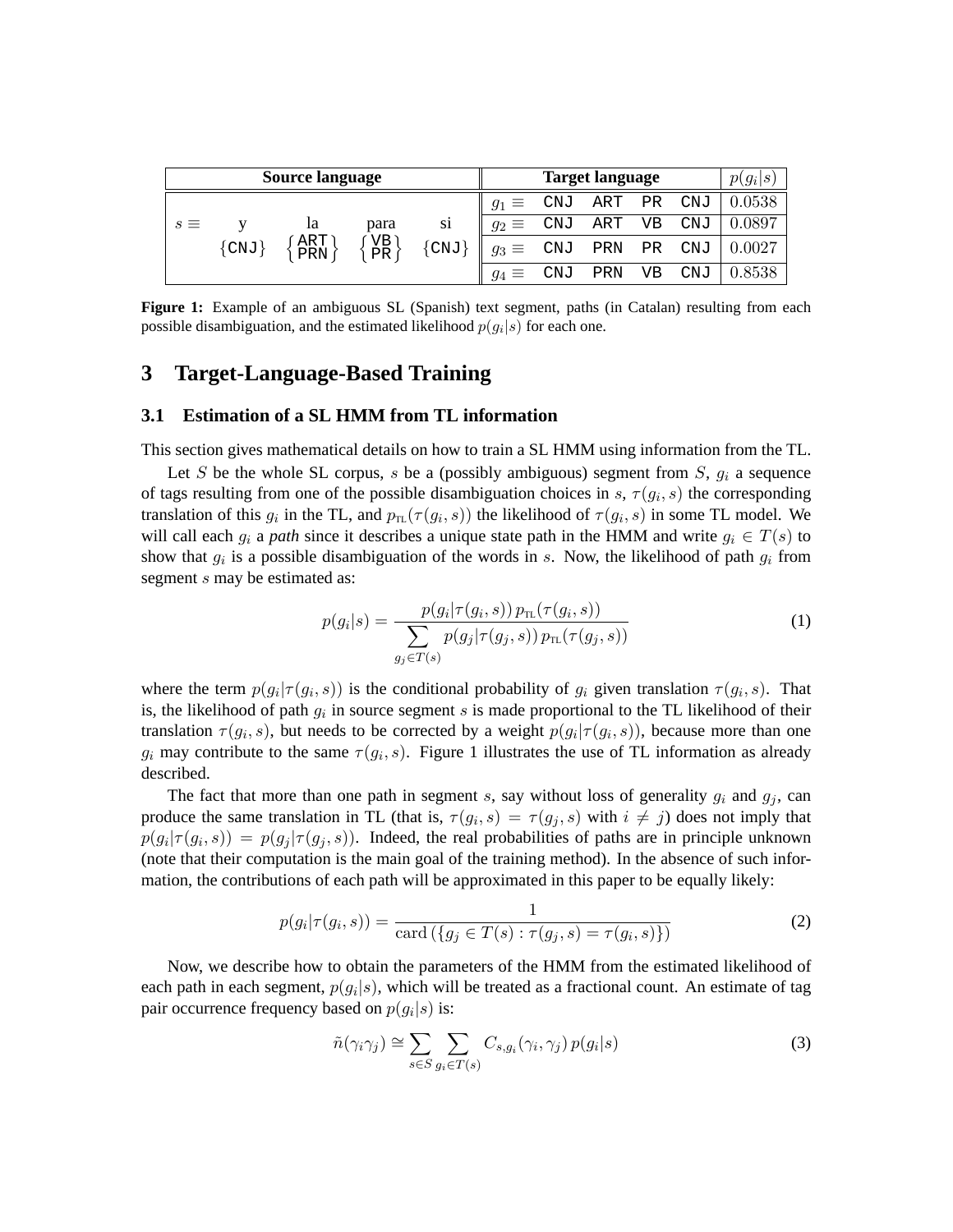where  $C_{s,g_i}(\gamma_i, \gamma_j)$  is the number of times tag  $\gamma_i$  is followed by tag  $\gamma_j$  in path  $g_i$  of segment s. Therefore, the HMM parameter  $a_{\gamma_i\gamma_j}$  corresponding to the transition probability from the state associated with tag  $\gamma_i$  to the state associated with tag  $\gamma_j$  (Rabiner 1989; Cutting et al. 1992) can be computed as follows:

$$
a_{\gamma_i \gamma_j} = \frac{\tilde{n}(\gamma_i \gamma_j)}{\sum_{\gamma_k \in \Gamma} \tilde{n}(\gamma_i \gamma_k)}\tag{4}
$$

where  $\Gamma$  is the tagset, that is, the set of all PoS tags.

In order to calculate emission probabilities, the number of times an ambiguity class is emitted by a given tag is approximated by means of:

$$
\tilde{n}(\sigma, \gamma) \cong \sum_{s \in S} \sum_{g_i \in T(s)} C_{s, g_i}(\sigma, \gamma) p(g_i|s)
$$
\n<sup>(5)</sup>

where  $C_{s,g_i}(\sigma,\gamma)$  is the number of times ambiguity class  $\sigma$  is emitted by tag  $\gamma$  in path  $g_i$  of segment s. Therefore, the HMM parameter  $b_{\gamma_i\sigma}$  corresponding to the emission probability of ambiguity class  $\sigma$  from the state associated with  $\gamma_i$  is computed as:

$$
b_{\gamma_i \sigma} = \frac{\tilde{n}(\sigma, \gamma_i)}{\sum_{\sigma': \gamma_i \in \sigma'} \tilde{n}(\sigma', \gamma_i)}
$$
(6)

Notice that when training from tagged texts the expressions used to compute transition and emission probabilities are analogous to previous equations, but in this case  $p(g_i|s) = 1$  in (3) and (5) as only one path is possible in a tagged corpus segment; therefore, (3) and (5) would not be approximate anymore, but exact.

SL text segmentation must be carefully designed so that two words which get joint treatment in some stage of processing of the MT system are not associated to different segments. This would result in incorrect sequences in TL (for example, if two words involved in a word reordering rule are assigned to different segments) and, as a consequence of that, in wrong likelihood estimations. In general, HMMs can be trained by breaking the corpus into segments whose first and last word are unambiguous, since unambiguous words reveal or *unhide* the hidden state of the HMM (Cutting et al. 1992, sect. 3.4). Adequate strategies for ensuring segment independence depend on the particular translation system (we will describe in section 4 the strategy used in our experiments).

#### **3.2 Cooperative learning of HMM**

As mentioned in the introduction, we have already studied the use of a classical trigram model of words in TL texts as TL model. This implied that complete translation into the TL had to be performed for each possible disambiguation of each segment. One of the main obstacles encountered in following this approach is the inability of a word trigram model to distinguish *free rides* (words producing the same translation in TL for two or more disambiguation choices).

In this paper, however, we propose a completely different approach which reduces the negative effects of free rides because it uses a TL model of tags instead of words. As a consequence of that, morphological generation is skipped when performing the translation.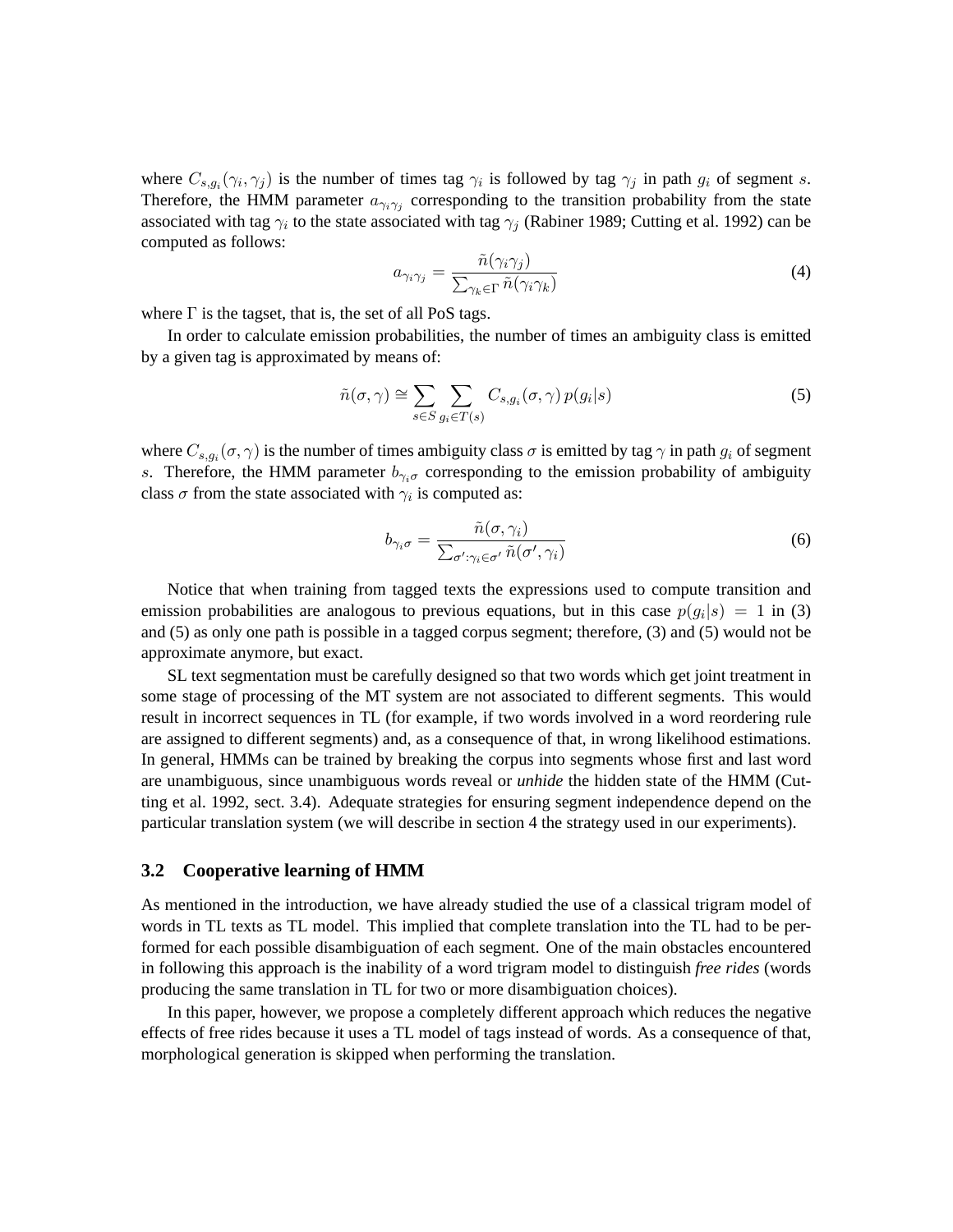Consider the situation where one wants to compute the parameters for the two PoS taggers in a bidirectional machine translation (MT) system translating between languages  $\vec{A}$  and  $\vec{B}$ . The approach presented in the beginning of section 3 can be used for training the HMM corresponding to the PoS tagger for  $\overline{A}$  by using some language model for  $\overline{B}$ . The idea here is to use as such a model the HMM corresponding to the PoS tagger for  $B$ . The process is iteratively repeated by interchanging the roles of  $A$  and  $B$ . Therefore, both taggers learn cooperatively and are refined after each iteration by mutual interaction.

The TL model is thus a model of PoS tags in the current TL. The paths resulting for each possible disambiguation in a SL segment are *translated* into the corresponding (unambiguous) PoS tag sequence in TL, whose likelihood is estimated by computing the probability of the only possible state sequence in the HMM (see figure 1 in section 3.1) using only the transition probabilities  $a_{\gamma_i\gamma_j}$ .

Let  $M_A[k]$  (resp.  $M_B[k]$ ) be the HMM for language A (resp. B) computed at iteration k. At every iteration, the model  $M_A[k]$  is trained by using statistical information from  $M_B[k-1]$ ; after that,  $M_B[k]$  is trained by considering the brand-new model  $M_A[k]$  as a model for TL. The whole process can be graphically explained as follows:

$$
M_B[0] \to M_A[1] \to M_B[1] \to M_A[2] \to \cdots \to M_B[k-1] \to M_A[k] \to M_B[k] \to \cdots
$$

In principle, one would expect the initialization for  $M_B[0]$  to be crucial. In order to determine its effect, two different models will be studied in the experiments: on the one hand, a "good" initial model obtained through the classical Baum-Welch algorithm; on the other hand, a "bad" initial model resulting from equiprobabilities.

The whole process runs in an unsupervised manner needing only two untagged corpora, one in A and one in B, not necessarily mutual translation.

# **4 Experiments**

#### **4.1 Machine Translation Engine**

Since our training algorithm assumes the existence of a MT system (most likely, the system in which the resulting PoS tagger will be embedded), we briefly introduce the system used in the experiments, although almost any other architecture (with a HMM-based PoS tagger and a separate morphological generation phase) may also be suitable for the algorithm.

We used the publicly accessible Spanish–Catalan (two related languages) MT system interNOS-TRUM (Canals-Marote et al. 2001), which basically follows a (morphological) transfer architecture consisting of the following sequence of stages:

- A *morphological analyser* tokenizes the text in surface forms (SF) and delivers, for each SF, one or more lexical forms (LF) consisting of *lemma*, *lexical category* and morphological inflection information.
- A *PoS tagger* (categorial disambiguator) chooses, using a hidden Markov model (HMM), one of the LFs corresponding to an ambiguous SF.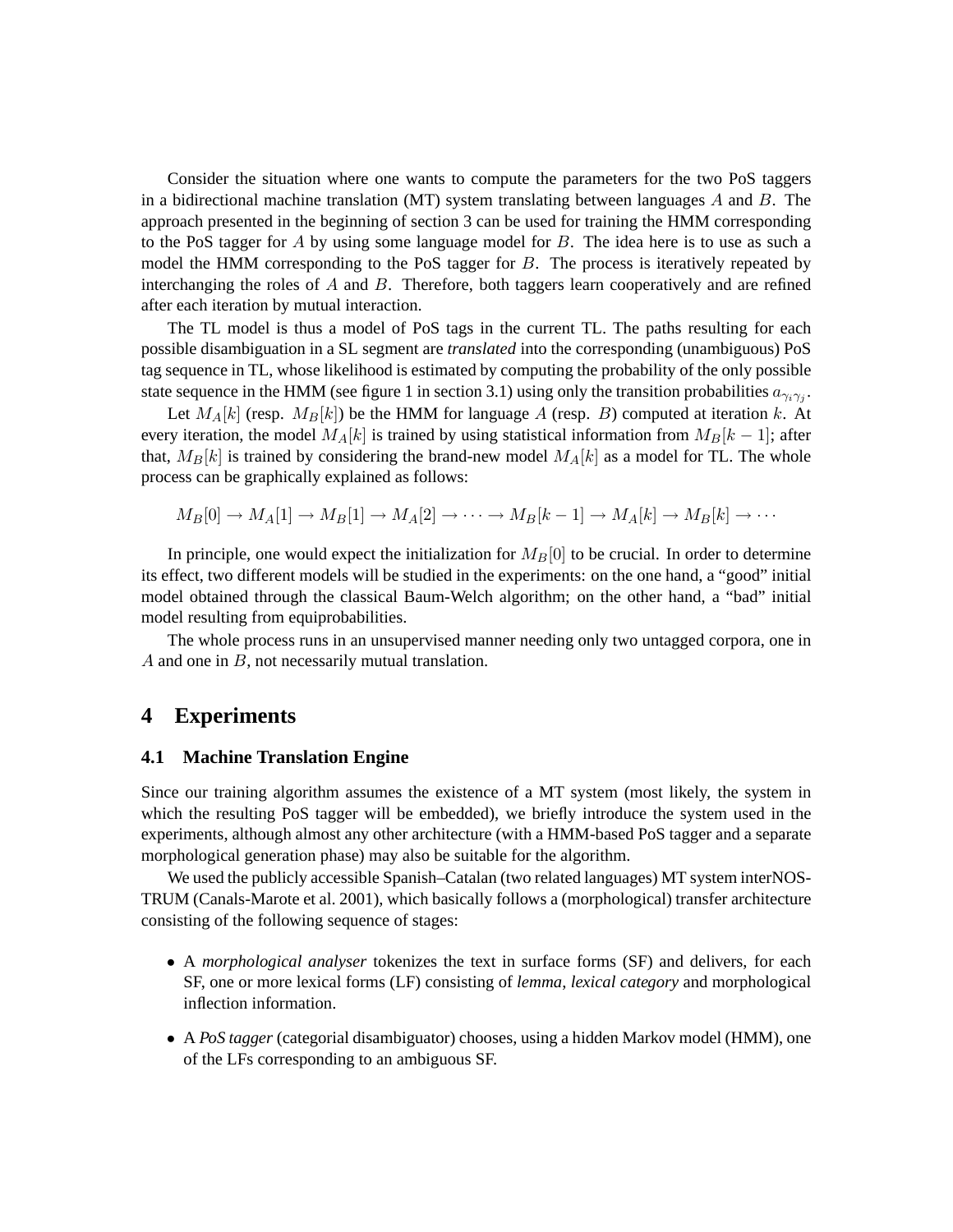- A *lexical transfer* module reads each SL LF and delivers the corresponding TL LF.
- A *structural transfer* module (parallel to the lexical transfer) uses a finite-state chunker to detect patterns of LFs which need to be processed for word reorderings, agreement, etc.
- A *morphological generator* delivers a TL SF for each TL LF, by suitably inflecting it, and performs other orthographical transformations such as contractions.

# **4.2 Text Segmentation**

An adequate strategy for SL text segmentation is necessary. Besides the general rules mentioned in section 3, in our setup it must be ensured that all words in every pattern transformed by the structural transfer belong to the same segment.

The strategy followed in this paper is that of segmenting at unambiguous words, but keeping in the same segment those words that could get joint treatment by the structural transfer.

# **4.3 Results**

We study PoS tagging performance for the Spanish (language  $B$ ) and Catalan (language  $A$ ) taggers after using the method described in previous sections. The process of iterative cooperative training is repeated until the PoS error rate corresponding to neither language improves in a series of 2 iterations.

The tagset used by the Spanish lexical disambiguator consists of 82 coarse tags (69 single-word and 13 multiword tags for contractions, verbs with clitic pronouns, etc.) grouping the 1 917 fine tags (386 single-word and 1 531 multiword tags) generated by the morphological analyser. The number of observed ambiguity classes is 249. The figures for Catalan are: 78 coarse tags (65 single-word and 13 multiword tags) grouping 1 977 fine tags (446 single-word and 1 531 multiword tags), and yielding 258 ambiguity classes. In addition, a few very frequent ambiguous words are assigned special hidden states (Pla & Molina 2004), and consequently special ambiguity classes.

As already commented, we also study whether the initial model  $M_B[0]$  affects final performance. We consider two different initial models:

- A *good* HMM trained from untagged SL corpora following the common approach, that is, initializing the parameters of the HMM by means of Kupiec's method (Kupiec 1992) and using the Baum-Welch algorithm to reestimate the model; a 1 000 000-word ambiguous corpus was used for training. The resulting PoS tagger was tested after each iteration and the one giving an error rate which did not improved in the subsequent 3 iterations was chosen for evaluation; proceeding in this way, we prevent the algorithm from stopping if a better PoS tagger can still be obtained. The PoS error rate for this tagger when operating as a stand-alone tagger is 34.2%.
- A *bad* HMM with equiprobable transition and emission probabilities; this is the statisticallysound model having the least information. The PoS error rate for this tagger when operating as a stand-alone tagger is 76.5%.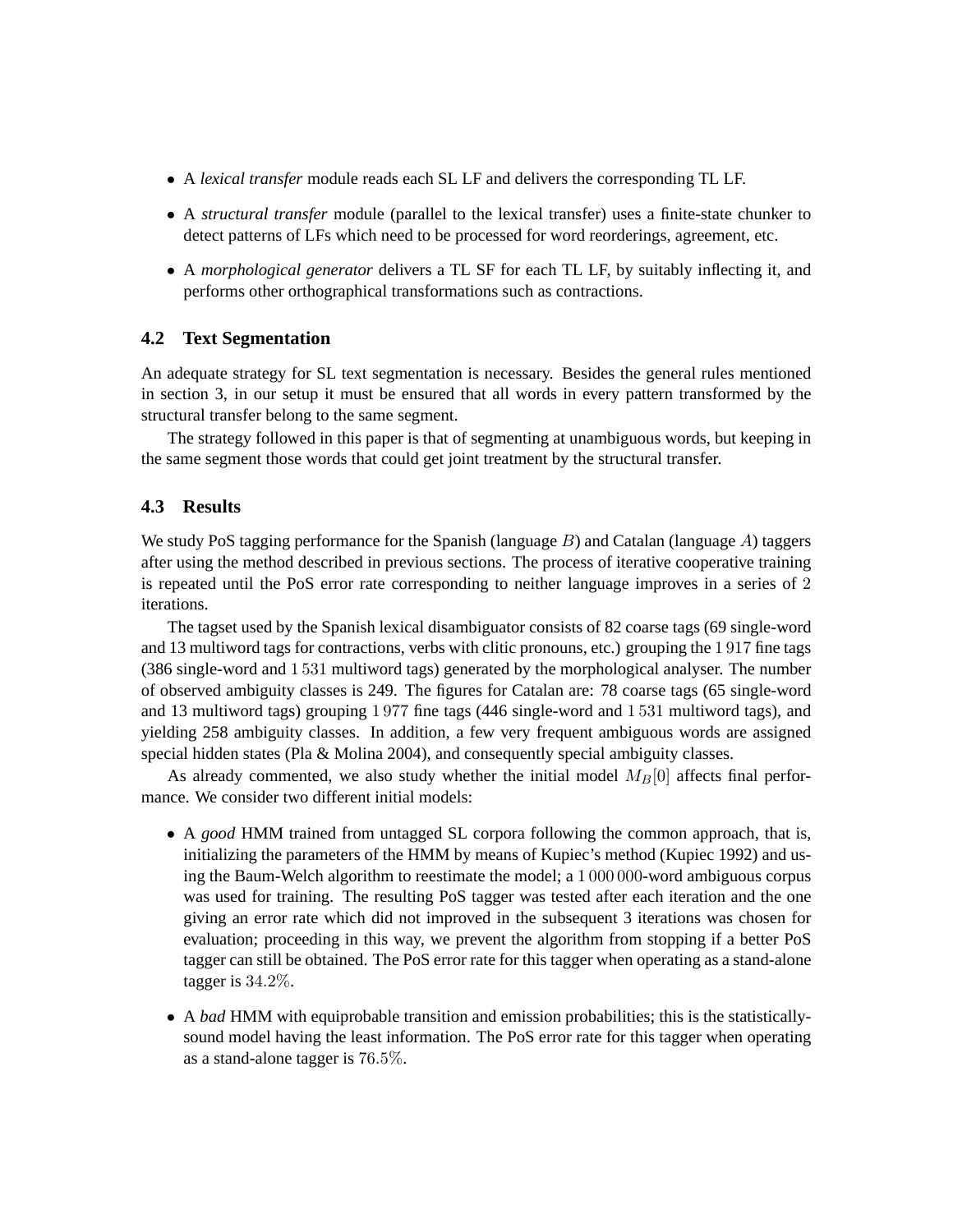For comparison purposes, we consider the performance in isolation of a Baum-Welch-trained HMM for each corpus, as mentioned in the preceding paragraph. Moreover, another HMM was trained from a tagged 20 000-word SL corpus and used as a reference for the best attainable results.

Experiments have been performed for different corpus sizes in order to test the amount of text required by the method. In addition, for each corpus size 3 different independent corpora are considered.

The PoS tagging error is evaluated in all cases using independent tagged corpora having 8 031 words in the case of Spanish and 8 766 in the case of Catalan. The percentage of ambiguous words (according to the lexicon) in the Spanish test corpus is 26.71% and the percentage of unknown words is 1.95% (29.39% and 2.42%, respectively, in the case of Catalan). For translation evaluation, an 8 035-word Spanish corpus, an 8 863-word Catalan corpus, and the corresponding human-corrected translations into the other language are used.

Table 1 shows the size of the training corpus, the average PoS tagging error rate and the average number of iterations necessary for the convergence of the new method when initializing  $M_B[0]$ with the (good) Baum-Welch algorithm as described above. PoS tagging errors are expressed as the percentage of incorrect tags assigned to *ambiguous words* (including unknown words), not as the overall (over ambiguous and unambiguous words) percentage of correct tags; translation errors, however, do not consider unknown words and are expressed as the percentage of words (over ambiguous words) that need to be corrected or inserted when post-editing the translation because of wrongly tagged words.

Compare the results in table 1 to the PoS error rates attained with the standard (unsupervised) Baum-Welch-trained HMM (31.7% $\pm$ 3.4 for Spanish and 37.8% $\pm$ 0.7 for Catalan) and with a HMM trained from unambiguous (supervised) texts  $(10.3\%$  for Spanish and a slightly higher<sup>1</sup> percentage for Catalan). The translation error obtained with the former is  $8.4\% \pm 0.8$  for Spanish and  $13.6\% \pm 0.8$ 0.1 for Catalan; the translation error of the latter is 2.6% for Spanish and a slightly higher percentage for Catalan. Our method's error lies between both models but it is still unsupervised.

Surprisingly, the results obtained when using a (bad) HMM with equiprobable parameters as the initial model  $M_B[0]$  (probably, the worst possible initialization) are quite similar to those shown in table 1, although a few (usually around a couple of them) additional iterations are needed. For example, when considering the 5 000-word corpora, the PoS error rate is  $28.2\% \pm 1.0$  for Spanish and  $30.8\% \pm 1.3$  for Catalan, whereas the translation error is  $6.6\% \pm 1.1$  for Spanish and  $7.6\% \pm 0.9$ for Catalan. Our algorithm is not too sensitive to the particular initial parameters used at the start, being able to learn by itself basically with no external initial help.

Concerning execution time, the new method needs higher training time than the Baum-Welch algorithm because of the enormous number of path likelihoods that need to be explicitely considered (remember, however, that the time necessary for processing ambiguous texts after training is independent of the algorithm being used to estimate the parameters of the HMM). For example, the overall training time in the case of corpora with 5 000 words is around one hour whereas the Baum-Welch algorithm usually takes a few minutes. The number of paths  $n_p$  and, consequently, the number of segment translations grows exponentially with segment length  $l$  as expected and can

 $1$ <sup>1</sup>The authors do not have enough tagged text for Catalan, so reliable accurate results can not be given.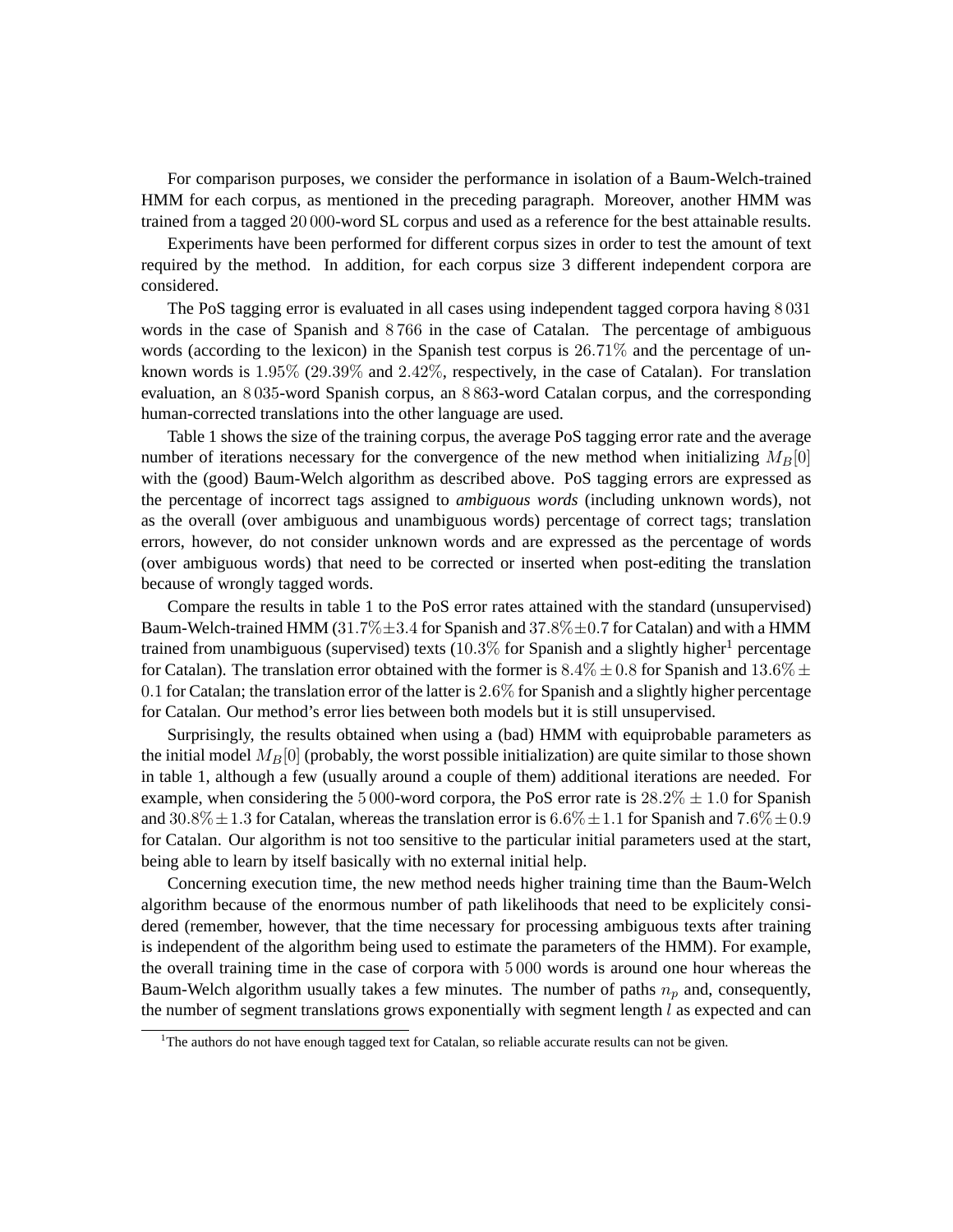| Corpus size |                  | <b>Average PoS error</b> | <b>Average translation error</b> | Average          |            |
|-------------|------------------|--------------------------|----------------------------------|------------------|------------|
| (words)     | Spanish          | Catalan                  | Spanish                          | Catalan          | iterations |
| 1000        | $29.0\% \pm 2.5$ | $34.8\% \pm 1.0$         | $8.9\% \pm 0.9$                  | $10.3\% \pm 0.3$ | 3.3        |
| 2500        | $27.1\% \pm 1.5$ | $32.1\% \pm 0.7$         | $6.6\% \pm 0.9$                  | $8.8\% \pm 0.1$  | 5.3        |
| 5000        | $27.4\% \pm 2.2$ | $31.6\% \pm 1.4$         | $6.6\% \pm 1.0$                  | $7.2\% \pm 0.4$  | 2.3        |
| 10000       | $27.8\% \pm 1.3$ | $30.8\% \pm 1.6$         | $6.2\% \pm 1.1$                  | $7.3\% \pm 0.5$  | 2.0        |
| 15000       | $27.8\% \pm 1.1$ | $30.4\% \pm 1.6$         | $6.0\% \pm 1.0$                  | $6.8\% \pm 0.3$  | 2.0        |
| 20 000      | $28.2\% \pm 0.5$ | $30.2\% \pm 0.8$         | $5.8\% \pm 0.9$                  | $6.6\% \pm 0.1$  | 2.0        |
| 25 000      | $27.9\% \pm 0.7$ | $30.0\% \pm 0.8$         | $6.0\% \pm 0.8$                  | $6.5\% \pm 0.2$  | 2.0        |
| 30 000      | $29.9\% \pm 0.8$ | $30.2\% \pm 0.8$         | $6.0\% \pm 0.7$                  | $6.6\% \pm 0.2$  | 2.3        |

**Table 1:** PoS error rate, translation error rate and number of iterations (k in the text) needed for obtaining the two final taggers. PoS error rates are expressed as the percentage of incorrect tags assigned to *ambiguous words* (including unknown words). Translation errors are expressed as the percentage of words that need to be corrected (post-edited) due to mistaggings. The average PoS error rate with a HMM trained with the Baum-Welch algorithm is  $31.7\% \pm 3.4$  for Spanish and  $37.8\% \pm 0.7$  for Catalan; the average translation error in this case is  $8.4\% \pm 0.8$  for Spanish and  $13.6\% \pm 0.1$  for Catalan.

be approximated (for Spanish) by  $n_p \approx 1.46^l$ , where 1.46 can be interpreted as the average number of tags received by words.

# **5 Discussion**

The most important conclusion is that unsupervised training of HMM-based PoS taggers using information from TL texts is feasible and opens a new line of research in the construction of PoS taggers. In particular, we show that a self-sufficient unsupervised training method can be designed for bidirectional MT systems, such that it fully bootstraps from scratch and ends up producing a reasonable PoS tagger for each of the two involved languages. Although the results presented here are for two similar languages, we expect them to hold for more dissimilar language pairs, since most translation divergences would then be handled by modules after de PoS tagger.

The proposed method needs a relatively small number of words (as seen in the last section, 5 000 words on each side is enough) if compared with common corpus sizes used in the Baum-Welch algorithm. In any case, both methods run in an unsupervised manner, avoiding the need for tagged corpora. As stated, tagging errors lie between those produced by classical SL-based unsupervised models using Baum-Welch estimation and those attained with a supervised solution based on unambiguous texts.

The training method described in this paper produces a PoS tagger which is in tune not only with SL but also with the TL of the translation engine. The method may also be used to customize the MT engine to a particular text type or subject or to statistically "retune" it after introducing new transfer rules in the MT system.